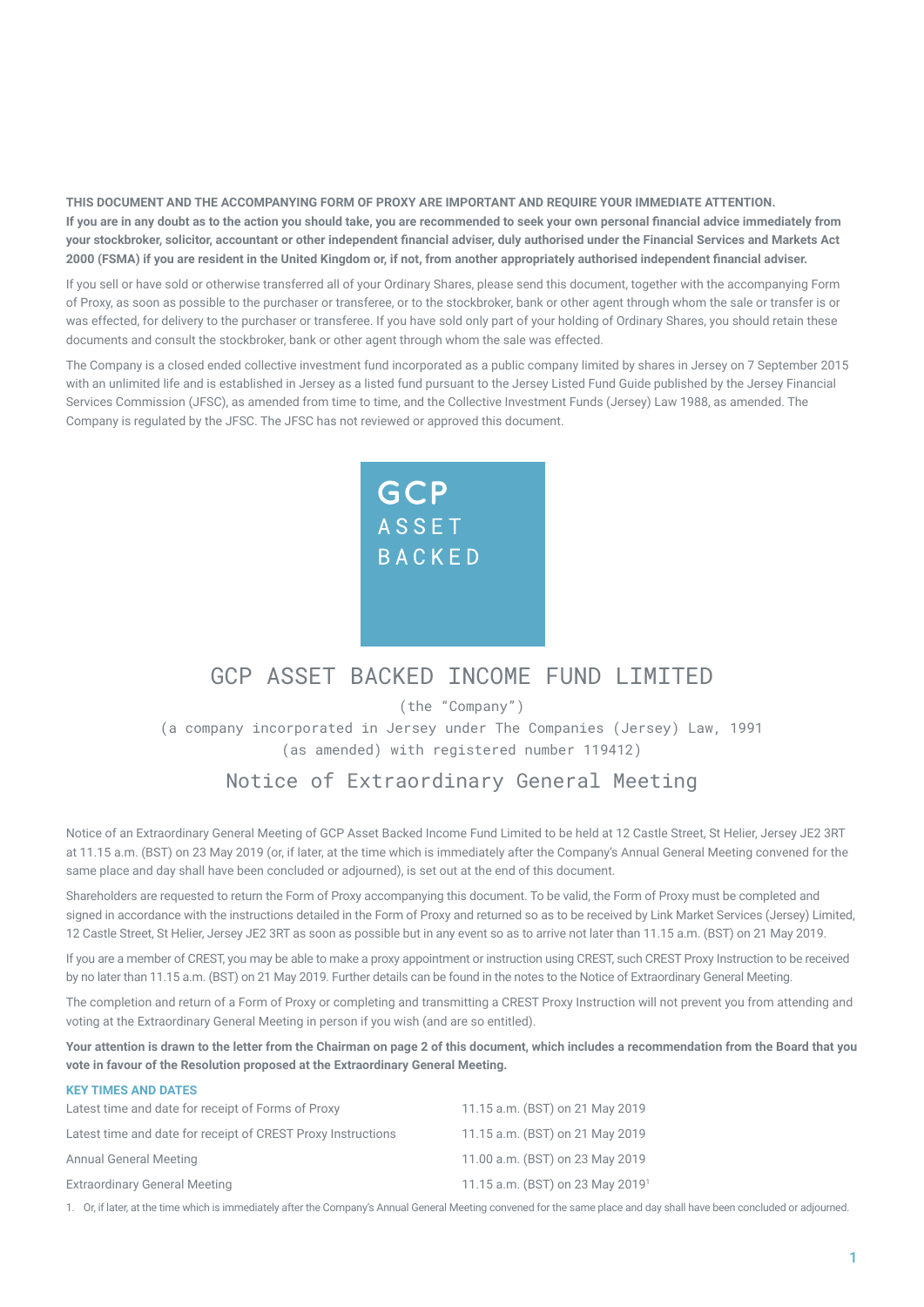## LETTER FROM THE CHAIRMAN

### of GCP Asset Backed Income Fund Limited

Registered Office: 12 Castle Street, St Helier, Jersey JE2 3RT (a company incorporated in Jersey under The Companies (Jersey) Law 1991 (as amended) with registered number 119412)

**Directors (all non-executive):**

Alex Ohlsson (Chairman) Colin Huelin Joanna Dentskevich

10 April 2019

#### Dear Shareholder,

### **NOTICE OF EXTRAORDINARY GENERAL MEETING**

#### **Introduction**

I am pleased to send you the notice of an Extraordinary General Meeting of the Company which is being held at 12 Castle Street, St Helier, Jersey JE2 3RT on 23 May 2019 at 11.15 a.m. (or, if later, at the time which is immediately after the Company's Annual General Meeting convened for the same place and day shall have been concluded or adjourned).

On 28 September 2015 the Company passed a resolution authorising the Directors to allot for cash up to 300 million Ordinary Shares and 300 million C Shares on a non pre-emptive basis. Since that time the Company has issued a total of 27,404,924 million Ordinary Shares and 249,836,270 million C Shares, raising aggregate gross proceeds of c.£278.6 million. The net proceeds of such issuance have been used to provide funding for the Company to make investments in a diversified portfolio of assets in accordance with its investment policy.

Such authority expires at the Company's Annual General Meeting on 23 May 2019. The Company, through its Investment Manager, continues to see attractive investment opportunities for asset-backed lending. Accordingly, in order to ensure the Company remains well positioned to take advantage of appropriate investment opportunities as and when they arise, it is seeking Shareholder approval to enable it to create a placing programme (the "2019 Placing Programme") for up to 76,054,418 Ordinary Shares in aggregate, representing approximately 20 per cent. of the Ordinary Shares in issue as at the Latest Practicable Date.

As a result of changes to the Prospectus Rules made in July 2017, issuers, including the Company, can issue up to 20 per cent. (previously up to 10 per cent.) of a class of share that is already in issue without being obliged to publish a prospectus, subject to certain restrictions regarding public offerings. The Company therefore does not intend to publish a prospectus in connection with the 2019 Placing Programme.

The authority is being sought by way of two separate resolutions, neither resolution being conditional on the other being passed, seeking:

i) a general disapplication authority in respect of up to 38,027,209 Ordinary Shares, representing approximately 10 per cent. of the Ordinary Shares in issue as at the Latest Practicable Date, at the Company's Annual General Meeting (see Resolution 12 of the Notice of the Annual General Meeting); and

ii) an additional specific disapplication authority in respect of up to 38,027,209 Ordinary Shares, representing approximately 10 per cent. of the Ordinary Shares in issue as at the Latest Practicable Date, at an Extraordinary General Meeting to be convened specifically for the purpose of this resolution.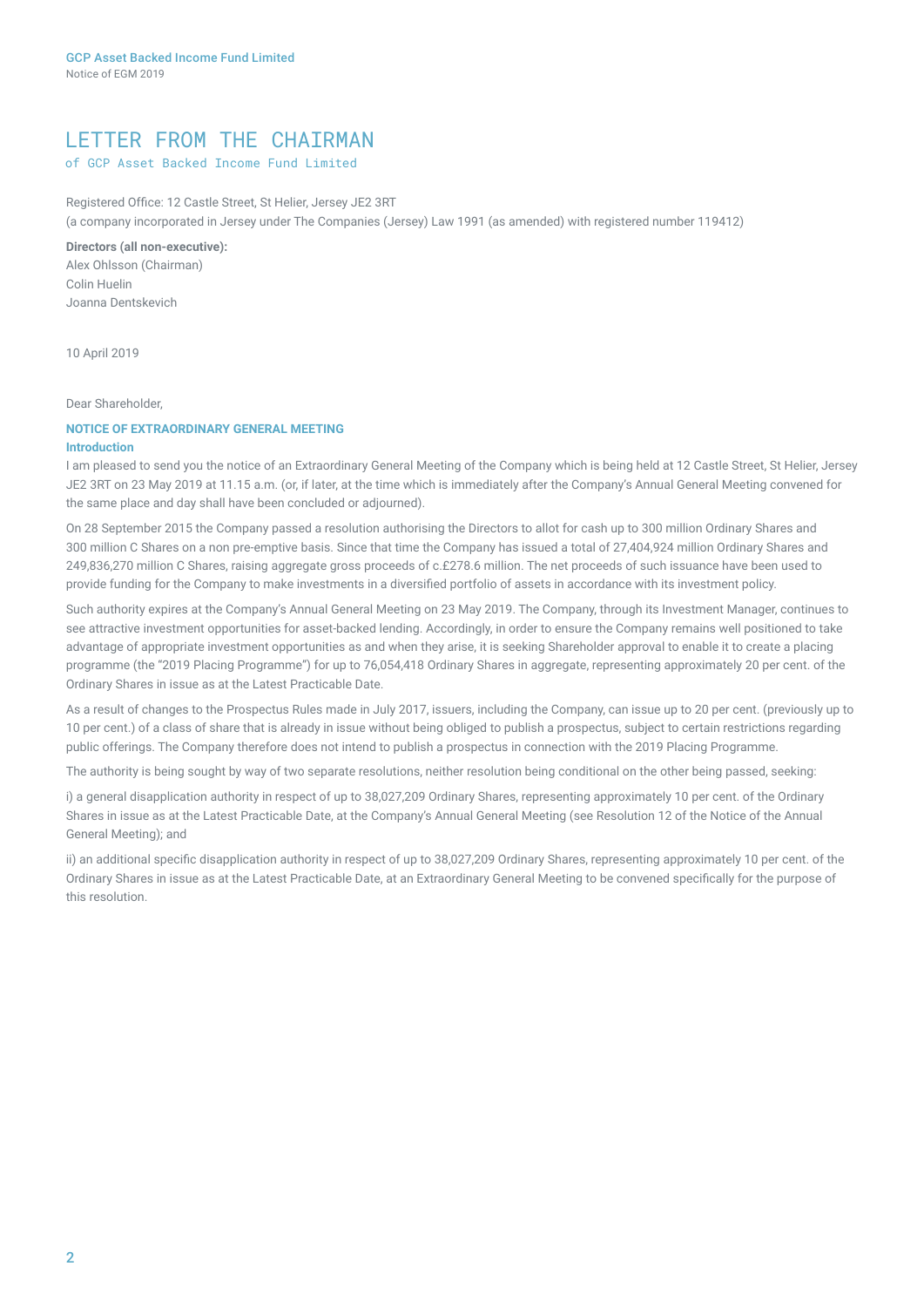#### **Special Resolution to be proposed at the EGM**

In order for the Directors to continue to have the authority, in certain circumstances, to issue equity securities (as defined in the Articles) for cash free of the pre-emption rights conferred by the Articles, such pre-emption rights must be disapplied. Accordingly, the Company is seeking a specific disapplication of pre-emption rights for the purpose of the 2019 Placing Programme by way of a Special Resolution to be proposed at the Extraordinary General Meeting which will, if approved, authorise the Directors to disapply pre-emption rights in respect of the issue of equity securities up to 38,027,209 Ordinary Shares (representing approximately 10 per cent. of the Ordinary Shares in issue as at the Latest Practicable Date).

A Special Resolution requires a majority of at least two-thirds of Shareholders entitled to vote and present in person or by proxy to vote in favour in order for it to be passed.

#### **Details of the 2019 Placing Programme**

The Company, through its Investment Manager, continues to see attractive investment opportunities for asset-backed lending. In order to position the Company to take advantage of such opportunities as and when they arise, the Directors believe it is appropriate for the Company to implement the 2019 Placing Programme.

The Directors believe the 2019 Placing Programme will have the following benefits for Shareholders:

- ― the Company will be able to raise additional capital promptly, enabling it to take advantage of current and future investment opportunities, thereby further diversifying its investment portfolio, both by number of investments and by sector;
- ― an increase in the market capitalisation of the Company will help to make the Company attractive to a wider investor base;
- ― it is expected that the secondary market liquidity in the Ordinary Shares will be further enhanced as a result of a larger and more diversified shareholder base.
- ― the Company's fixed running costs will be spread across a wider shareholder base, thereby reducing the ongoing costs ratio; and
- ― a reduction in the fixed costs of raising capital by taking advantage of the amendments made to the Prospectus Rules in July 2017 which permit issuers such as the Company to issue up to 20 per cent. of a class of share that is already in issue without being obliged to publish a prospectus and incur costs associated with such publication.

Shareholders are therefore being asked to approve by way of a Special Resolution at the Extraordinary General Meeting the disapplication of the pre-emption rights in the Articles in respect of the issue of up to 38,027,209 Ordinary Shares pursuant to the 2019 Placing Programme.

In order to ensure compliance with the Prospectus Rules it is intended the 2019 Placing Programme will be implemented by way of a series of non-pre-emptive placings (rather than pre-emptive open offers and/or offers for subscription). In the event that the Company determines to issue shares by way of pre-emptive open offers and/or offers for subscription, a prospectus will be published by the Company in relation to such possible future offers.

In accordance with the Listing Rules of the FCA, any Ordinary Shares issued on a non pre-emptive basis under this authority will be issued at a price of no less than the prevailing published NAV per Ordinary Share at the time of allotment together with a premium intended to cover some or all of the costs and expenses of the relevant issuance of shares.

The 2019 Placing Programme will be flexible and may have a number of closing dates. The 2019 Placing Programme will not be underwritten.

The Ordinary Shares will be issued in registered form and may be held in certificated or uncertificated form. Temporary documents of title will not be issued pending the dispatch of definitive certificates for the Ordinary Shares. The new Ordinary Shares will rank equally with existing Ordinary Shares, including as to any right to receive dividends (save for any dividends or other distributions declared, made or paid on the Ordinary Shares by reference to a record date prior to the allotment of the relevant new Ordinary Shares).

Applications will be made to the FCA and the London Stock Exchange for all of the Ordinary Shares issued pursuant to the 2019 Placing Programme to be admitted to the premium segment of the Official List and to trading on the premium segment of the Main Market of the London Stock Exchange.

As at the Latest Practicable Date prior to the publication of this Circular, there were 380,272,094 Ordinary Shares in issue. If 76,054,418 million Ordinary Shares (being the maximum number of Ordinary Shares available under the 2019 Placing Programme) were to be issued pursuant to the 2019 Placing Programme, the issued share capital following the closing of the 2019 Placing Programme would have increased by approximately 20 per cent. (ignoring the effect of any Ordinary Shares issued in lieu of any entitlement to receive dividends or otherwise than pursuant to the 2019 Placing Programme). On this basis, if an existing Shareholder did not acquire any Ordinary Shares in the 2019 Placing Programme, his or her proportionate voting interest in the Company would be diluted by approximately 16.7 per cent. As stated above, any Ordinary Shares issued pursuant to the 2019 Placing Programme will be issued at a price of no less than the prevailing published NAV per Ordinary Share at the time of allotment together with a premium intended to cover some or all of the costs and expenses of the relevant issuance of shares.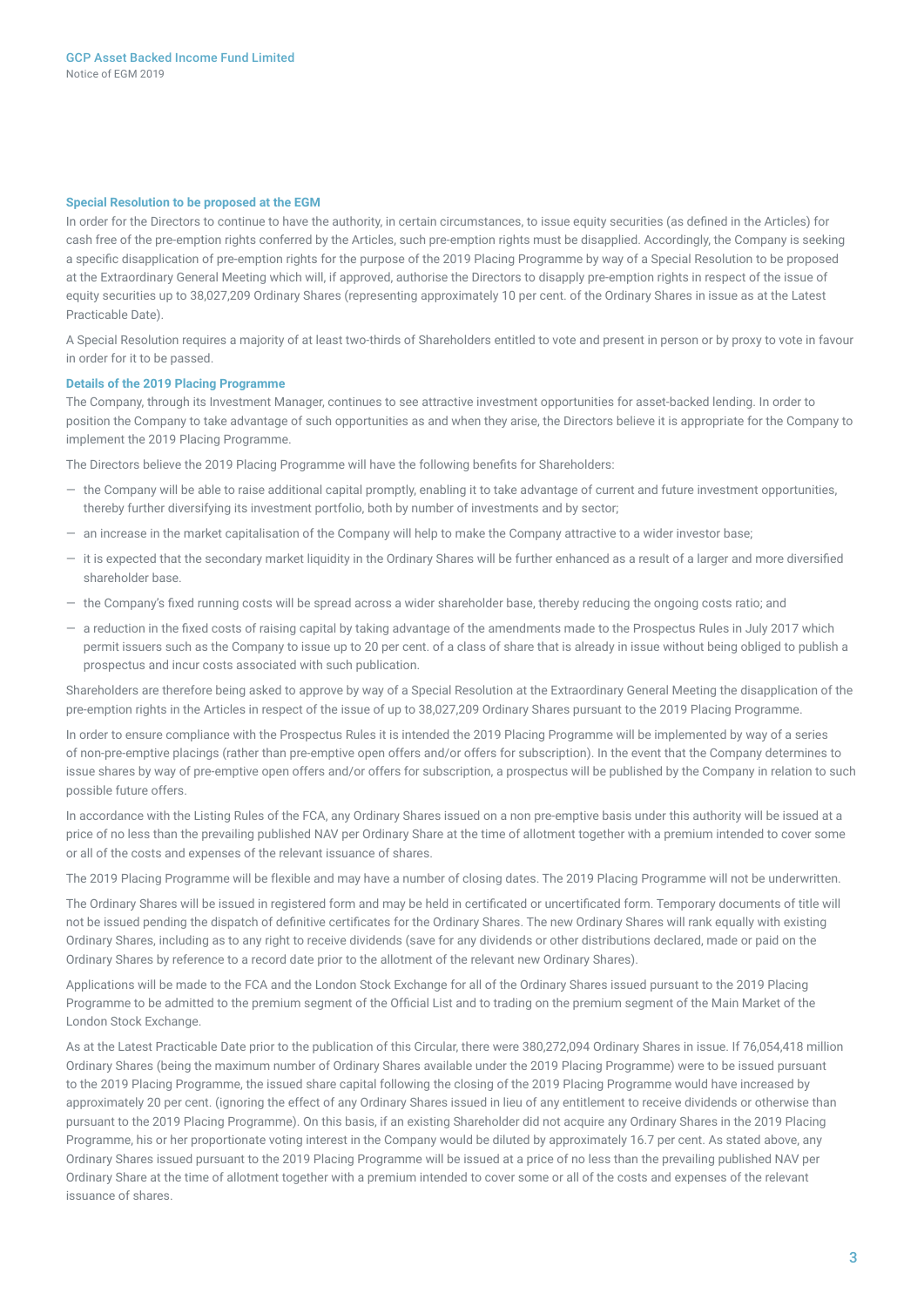## LETTER FROM THE CHAIRMAN CONTINUED

of GCP Asset Backed Income Fund Limited

#### **Action to be taken**

The action to be taken in respect of the EGM depends on whether you hold your Ordinary Shares in certificated form or in uncertificated form (that is, in CREST).

#### **Certificated Shareholders**

Please check that you have received a Form of Proxy for use in respect of the EGM with this document.

**Whether or not you propose to attend the EGM in person, you are strongly encouraged to complete, sign and return your Form of Proxy in accordance with the instructions printed thereon as soon as possible, but in any event so as to be received by the Registrar at Link Market Services (Jersey) Limited, 12 Castle Street, St Helier, Jersey JE2 3RT no later than 11.15 a.m. (BST) on 21 May 2019.**

Submission of the Form of Proxy will enable your vote to be counted at the EGM in the event of your absence. The completion and return of the Form of Proxy will not prevent you from attending and voting at the EGM, or any adjournment thereof, in person should you wish to do so.

#### **Uncertificated Shareholders**

CREST members can appoint proxies using the CREST electronic proxy appointment service and transmit a CREST Proxy Instruction in accordance with the procedures set out in the CREST Manual (available via www.euroclear.com/CREST).

**Whether or not you propose to attend the EGM in person, you are strongly encouraged to complete your CREST Proxy Instruction in accordance with the procedures set out in the CREST Manual as soon as possible, but in any event so as to be received by the Registrar, CREST ID RA10, no later than 11.15 a.m. (BST) on 21 May 2019.**

This will enable your vote to be counted at the EGM in the event of your absence. The completion and return of the CREST Proxy Instruction will not prevent you from attending and voting at the EGM, or any adjournment thereof, in person should you wish to do so.

#### **Board Recommendation**

The Board considers that the Resolution to be proposed at the Extraordinary General Meeting is in the best interests of the Company and Shareholders as a whole and recommends Shareholders to vote in favour of the Resolution to be proposed at the Extraordinary General Meeting as the Directors intend to do in respect of their own beneficial holdings which, as at the Latest Practicable Date, currently represent approximately 0.03 per cent. of the issued share capital of the Company.

Yours faithfully,

**Alex Ohlsson** Chairman For and on behalf of GCP Asset Backed Income Fund Limited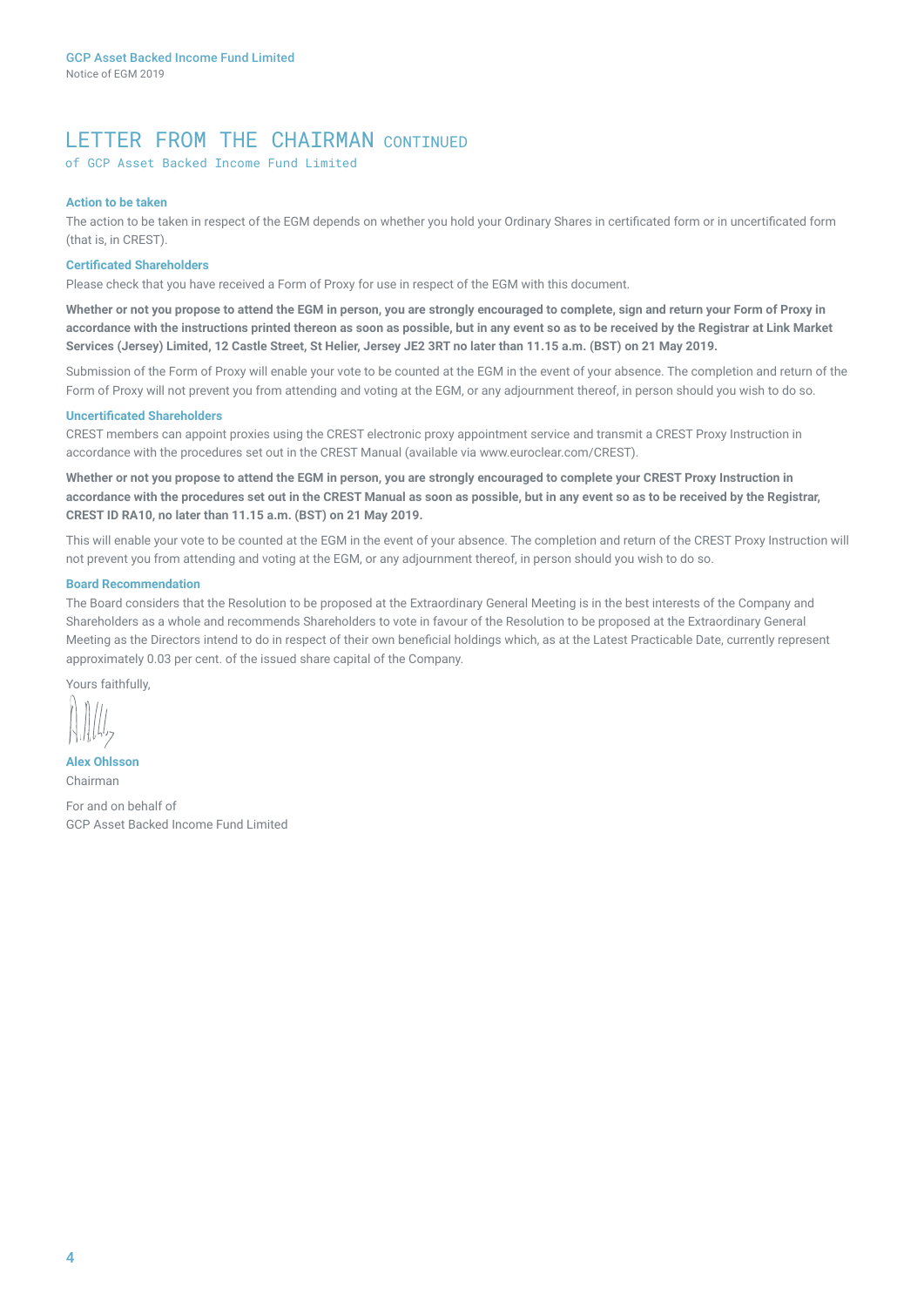### DEFINITIONS

### The following definitions apply throughout this document, unless the context requires otherwise:

Annual General Meeting (AGM) the annual general meeting of the Company to be held at 12 Castle Street, St Helier, Jersey JE2 3RT at 11:00 a.m. (BST) on 23 May 2019 (including any adjournment thereof) Articles the articles of association of the Company in force from time to time Board the board of Directors of the Company **BST** British Summer Time Business Day a day (except Saturday or Sunday) on which banks in the City of London and Jersey are normally open for business or such other day as the Directors may determine C Shares C shares of no par value in the capital of the Company denominated in Sterling Companies Law the Companies (Jersey) Law 1991, as amended, and any subsidiary legislation from time to time made thereunder, including any statutory modifications or re-enactments for the time being in force Company GCP Asset Backed Income Fund Limited, a company incorporated in Jersey with registered number 119412 CREST the system of paperless settlement of trades in securities and the holding of uncertificated securities operated by Euroclear UK & Ireland Limited in accordance with the Uncertificated Securities Regulations 2001 (SI 2001/3755) CREST Manual the manual, as amended from time to time, produced by Euroclear UK & Ireland Limited describing the CREST system and supplied by Euroclear UK & Ireland Limited to users and CREST Proxy Instruction a proxy instruction message submitted through CREST in accordance with the CREST Manual Directors the directors of the Company from time to time Extraordinary General Meeting or EGM the extraordinary general meeting of the Company to be held at 12 Castle Street, St Helier, Jersey JE2 3RT on 23 May 2019 at 11.15 a.m. (BST) (or, if later, at the time which is immediately after the Company's annual general meeting convened for the same place and day shall have been concluded or adjourned) convened by the Notice of Extraordinary General Meeting (including any adjournment thereof), and at which the Resolution will be proposed FCA the UK Financial Conduct Authority Form of Proxy the form of proxy which accompanies this document for use by Shareholders who hold their Ordinary Shares in certificated form in relation to voting at the Extraordinary General Meeting FSMA the Financial Services and Markets Act 2000 (as amended) Investment Manager Gravis Capital Management Limited, a company incorporated in England and Wales (company number 10471852) whose registered address is Munro House. Portsmouth Road, United Kingdom, KT11 1PP Latest Practicable Date 3 April 2019 London Stock Exchange London Stock Exchange plc NAV the value, as at any date, of the assets of the Company after deduction of all liabilities of the Company and in relation to a class of shares in the Company, the value, as at any date of the assets attributable to that class of shares after the deduction of all liabilities attributable to that class of shares determined in accordance with the accounting policies adopted by the Company from time to time NAV per Ordinary Share at any date, the NAV attributable to the Shares held in treasury) Notice of Extraordinary General Meeting the notice of the Extraordinary General Official List to Part VI of the FSMA Ordinary Shares ordinary shares of no par value Prospectus Rules Part VI of the FSMA **Registrar** Link Market Services (Jersey) Limited of Resolution the resolution to be proposed at the Extraordinary General Meeting Shareholder(s) a holder or holders of Ordinary Shares in the Company Special Resolution

participants thereof

Ordinary Shares divided by the number of Ordinary Shares in issue (other than Ordinary

Meeting set out at the end of this document

the official list maintained by the FCA pursuant

the prospectus rules made by the FCA under

12 Castle Street, St Helier, Jersey JE2 3RT

a resolution of the Company passed as a special resolution in accordance with the Companies Law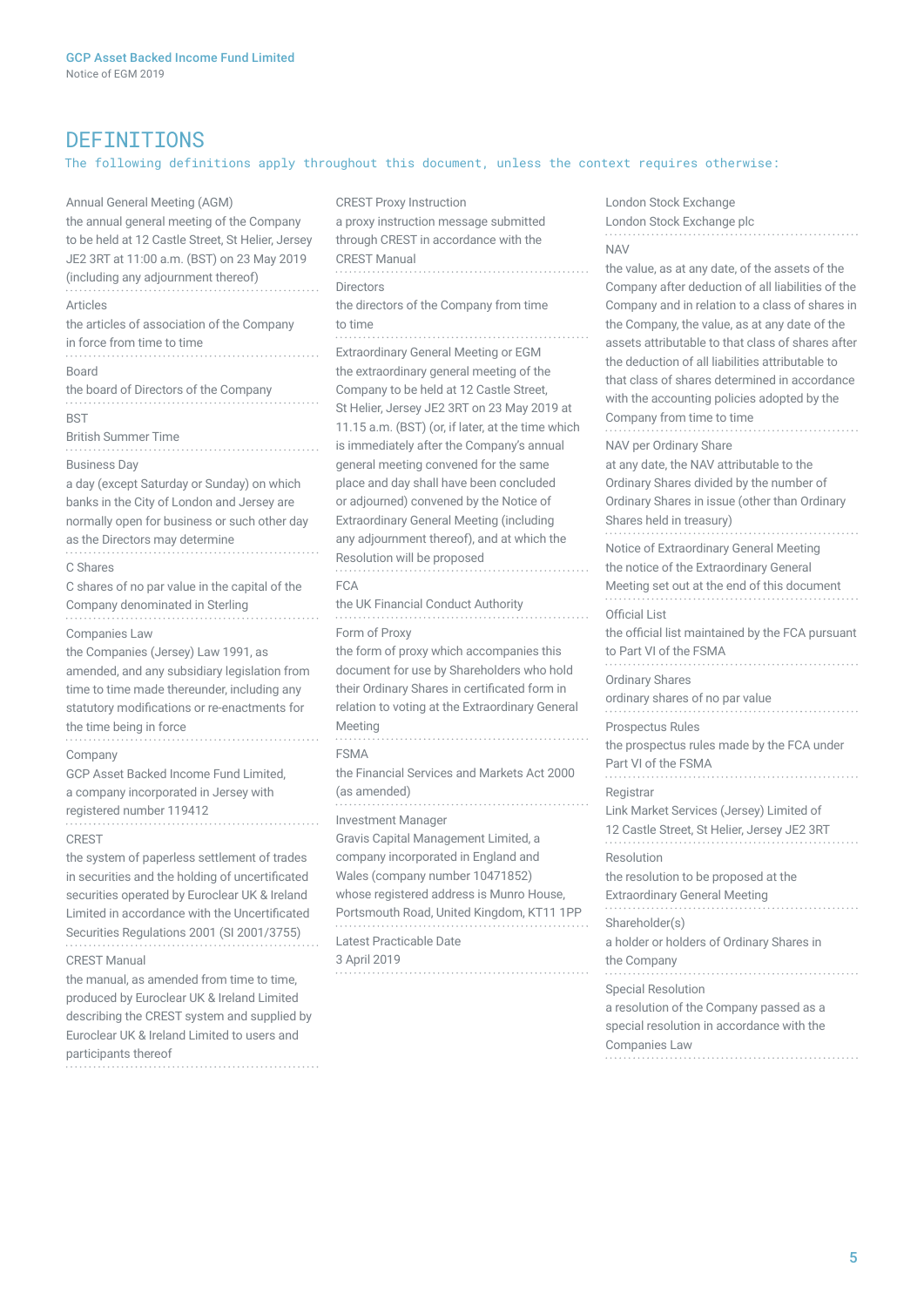# NOTICE OF EXTRAORDINARY GENERAL MEETING

NOTICE IS GIVEN that an Extraordinary General Meeting of GCP Asset Backed Income Fund Limited will be held at 12 Castle Street, St Helier, Jersey JE2 3RT on 23 May 2019 at 11.15 a.m. (BST) (or, if later, at the time which is immediately after the Company's Annual General Meeting convened for the same place and day shall have been concluded or adjourned) to consider and, if thought fit, pass the following resolution which will be proposed as a special resolution.

### **SPECIAL RESOLUTION**

THAT, in addition to Resolution 12 passed at the Annual General Meeting of the Company on 23 May 2019 (if passed), the Directors of the Company be and are hereby generally and unconditionally authorised to allot and issue an aggregate of up to 38,027,209 Ordinary Shares for cash (representing approximately 10 per cent. of the issued share capital at the Latest Practicable Date prior to the publication of this Notice of Extraordinary General Meeting) pursuant to the 2019 Placing Programme as if any pre-emption rights conferred by the Articles did not apply to such allotment and issue, such authority to expire after the conclusion of the Company's annual general meeting in 2020 or, if earlier, close of business on 23 August 2020 (unless previously renewed, varied or revoked by the Company in general meeting), save that the Company may at any time prior to the expiry of such authority, make an offer or enter into an agreement which would or might require the allotment and issue of Ordinary Shares in pursuance of such an offer or agreement as if such authority had not expired.

By order of the Board of Directors

**Intractord** 

### **Link Alternative Fund Services (Jersey) Limited**  Secretary 10 April 2019

#### **Registered Office:**

12 Castle Street, St Helier, Jersey JE2 3RT

Defined terms used in this Notice of AGM shall bear the same meanings as those ascribed to them in the AGM circular issued by the Company to the Shareholders dated 10 April 2019.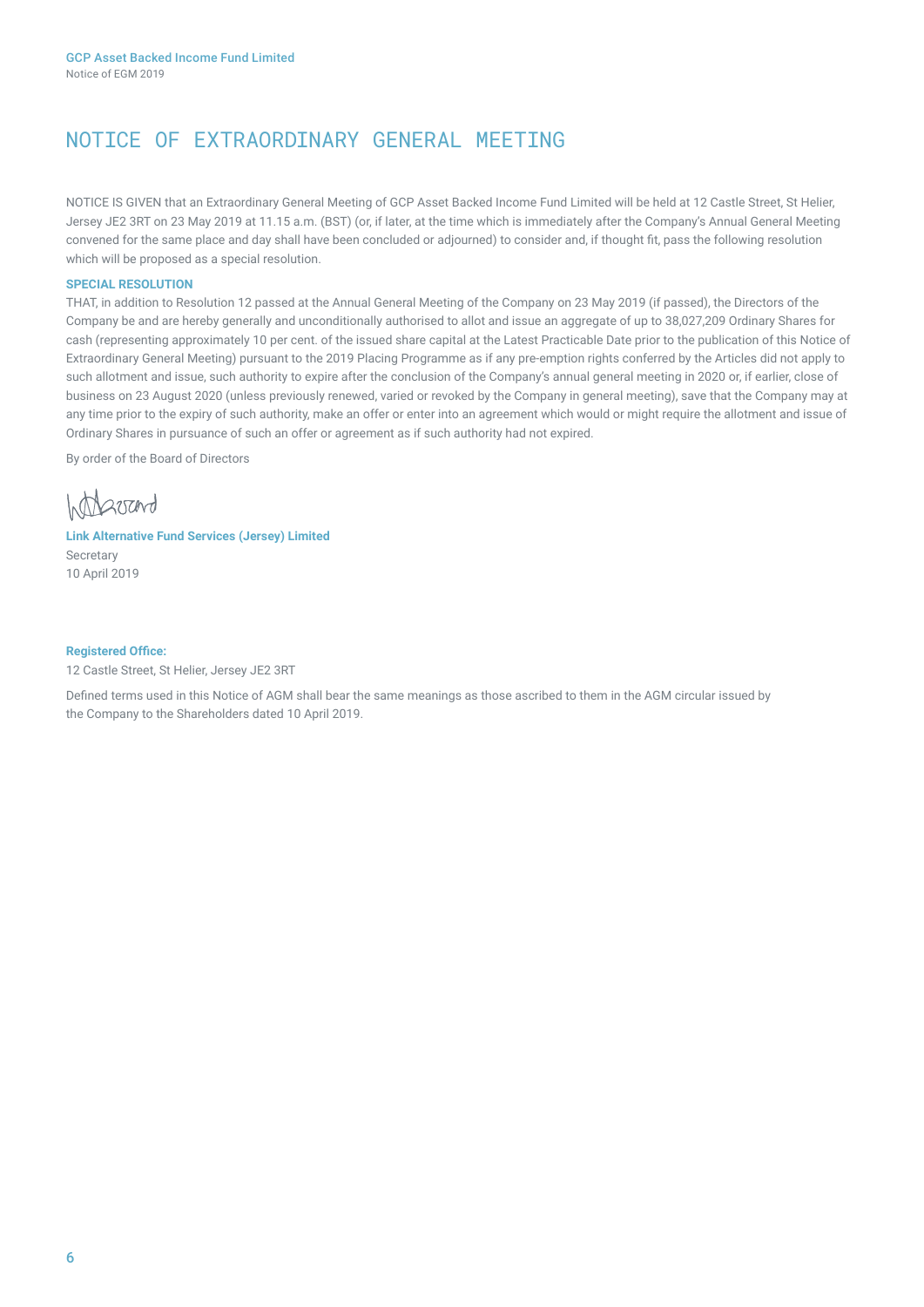# NOTES TO NOTICE OF EXTRAORDINARY GENERAL MEETING

- 1. A Shareholder is entitled to appoint one or more proxies to exercise all or any of the Shareholder's rights to attend, speak and vote at the EGM. A proxy need not be a Shareholder of the Company and a Shareholder may appoint more than one proxy in relation to a meeting to attend, speak and vote on the same occasion provided that each proxy is appointed to exercise the rights attached to a different share or shares held by a Shareholder. To appoint more than one proxy, the proxy form should be photocopied and the name of the proxy to be appointed indicated on each form together with the number of shares that such proxy is appointed in respect of.
- 2. In accordance with Article 40 of the Companies (Uncertificated Securities) (Jersey) Order 1999, for the purpose of serving the Notice of Extraordinary General Meeting, the Company has fixed close of business on 3 April 2019 as the record date for determining the Shareholders entitled to receive notice of the Extraordinary General Meeting and the Form of Proxy, so that such persons entered on the Company's register of members at that time are the persons so entitled.
- 3. A Form of Proxy is enclosed with this circular. In order to be valid any proxy form or other instrument appointing a proxy must be returned duly completed by one of the following methods no later than 11.15 a.m. (BST) on 21 May 2019:
	- ― **(for certificated shareholders)** In hard copy form by post, by courier, or by hand to the following address:

**Link Market Services (Jersey) Limited 12 Castle Street, St. Helier Jersey, JE2 3RT Channel Islands**

To direct your proxy on how to vote on the resolutions, mark the appropriate box on your proxy form with an 'X'. To abstain from voting on a resolution, select the relevant "Vote withheld" box. A vote withheld is not a vote in law, which means that the vote will not be counted in the calculation of votes for or against the resolution. If no voting indication is given, your proxy will vote or abstain from voting at his or her discretion. Your proxy will vote (or abstain from voting) as he or she thinks fit in relation to any other matter which is put before the EGM.

You may submit your proxy electronically using the Shareportal Service at www.signalshares.com. You will be asked to enter your Investor Code (IVC) printed on the share certificate and agree to certain terms and conditions. On submission of your vote you will be issued with a reference number. For an electronic proxy appointment to be valid, it must be received by the Registrar no later than 11:15 a.m. (BST) on 21 May 2019. If not already registered for the share portal you will need your investor code. If you cannot locate your investor code, please contact Link Asset Services helpline on 0871 664 0300 (calls cost 10 pence per minute plus network extras) (from outside the UK: + 44 (0) 20 8639 3399) between 9.00 a.m. and 5.30 p.m. on Business Days.

Submission of a proxy appointment will not preclude a Shareholder from attending and voting at the EGM should they wish to do so.

― **(for uncertificated shareholders only)** In electronic form through CREST

CREST members who wish to appoint a proxy or proxies through the CREST electronic proxy appointment service may do so for the EGM and any adjournment(s) of the EGM by using the procedures described in the CREST Manual. CREST personal members or other CREST sponsored members and those CREST members who have appointed a voting service provider(s) should refer to their CREST sponsor or voting service provider(s), who will be able to take the appropriate action on their behalf.

In order for a proxy appointment or instruction made using the CREST service to be valid, the appropriate CREST message (a "CREST Proxy Instruction") must be properly authenticated in accordance with Euroclear UK and Ireland Limited's specifications and must contain the information required for such instructions, as described in the CREST Manual. The message, regardless of whether it constitutes the appointment of a proxy or an amendment to the instruction given to a previously appointed proxy must, in order to be valid, be transmitted so as to be received by the Company's agent (ID RA10) by the latest time(s) for receipt of proxy appointments specified in the Notice of Extraordinary General Meeting. For this purpose, the time of receipt will be taken to be the time (as determined by the timestamp applied to the message by the CREST Applications Host) from which the Company's agent is able to retrieve the message by enquiry to CREST in the manner prescribed by CREST. After this time any change of instructions to proxies appointed through CREST should be communicated to the appointee through other means.

CREST members and, where applicable, their CREST sponsors or voting service provider(s) should note that Euroclear UK and Ireland Limited does not make available special procedures in CREST for any particular messages. Normal system timing and limitations will therefore apply in relation to the input of CREST Proxy Instructions. It is the responsibility of the CREST member concerned to take (or, if the CREST member is a personal CREST member or sponsored member or has appointed a voting service provider(s), to procure that his CREST sponsor or voting service provider(s) take(s)) such action as shall be necessary to ensure that a message is transmitted by means of the CREST system by sections of the CREST Manual concerning practical limitations of the CREST system and timings.

The Company may treat as invalid a CREST Proxy Instruction in the circumstances set out in Regulation 35(5)(a) of the Uncertificated Securities Regulations 2001 of the United Kingdom, or the relevant provisions of the Companies (Uncertificated Securities) (Jersey) Order 1999.

Submission of a proxy appointment will not preclude a Shareholder from attending and voting at the EGM should they wish to do so.